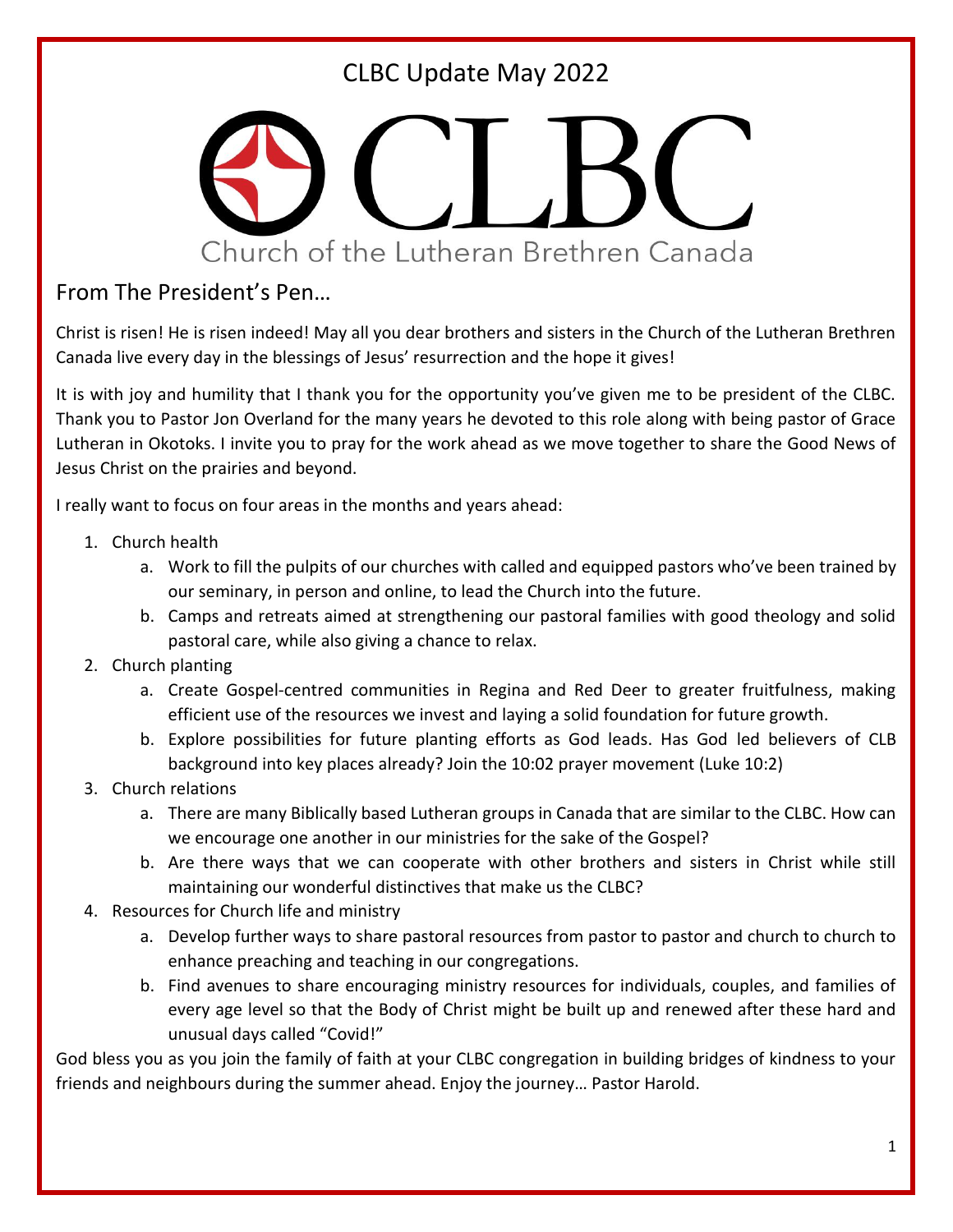#### CLBC OFFICE HOLDERS

#### Board of Directors

- President Harold Rust: [Harold@RedDeerRiver.ca](mailto:Harold@RedDeerRiver.ca)
- Vice President Anthony Heiraas: [aheiraas@telus.net](mailto:aheiraas@telus.net)
- Secretary Greg Rokos: [greg@rezchurch.ca](mailto:greg@rezchurch.ca)
- Treasurer Edwin Rundbraaten: [e.rundbraaten@sasktel.net](mailto:e.rundbraaten@sasktel.net)
- Director Ron Berg: [prsf@syban.net](mailto:prsf@syban.net)
- Director Ron Engen: [ronalde@nait.ca](mailto:ronalde@nait.ca)
- Director Bernie Foster: [berniefoster0108@gmail.com](mailto:berniefoster0108@gmail.com)
- Director Kenton Klassen: [kentonsklassen@mail.com](mailto:kentonsklassen@mail.com)
- Director Skip MacArthur: [pstrskip@yahoo.ca](mailto:pstrskip@yahoo.ca)
- Director Doug Njaa: [doug.njaa@gmail.com](mailto:doug.njaa@gmail.com)
- Director Bob Schultz: [schultz6407@gmail.com](mailto:schultz6407@gmail.com)
- Director Wayne Sollid: [wayne.sollid@richardson.ca](mailto:wayne.sollid@richardson.ca)

Youth Advisory Board

- Youth Director Ryan Dittmann [rdittmann@outlook.com](mailto:rdittmann@outlook.com)
- Advisor Nick Lave[n nlaven@sasktel.net](mailto:nlaven@sasktel.net)

• Advisor Mackenzie Wahl

Women's Ministry Coordinator

• Rachel Sonnenber[g rachel.a.sonnenberg@gmail.com](mailto:rachel.a.sonnenberg@gmail.com) Nominating Committee

- Anthony Heiraas [aheiraas@telus.net](mailto:aheiraas@telus.net)
- Art Hundeby [ahundeby@gmail.com](mailto:ahundeby@gmail.com)
- Heather Knutson [heatherknutson86@gmail.com](mailto:heatherknutson86@gmail.com)
- Ardell Rud[e rudehome@xplornet.com](mailto:rudehome@xplornet.com)

Bible Camp Board

- Anthony Heiraas [aheiraas@telus.net](mailto:aheiraas@telus.net)
- Lynn Moen [lynnmoen@sasktel.net](mailto:lynnmoen@sasktel.net)
- · Dena Rokos [dena\\_rokos@hotmail.com](mailto:dena_rokos@hotmail.com)
- Matt Sonnenberg [pastor.matt.sonnenberg@gmail.com](mailto:pastor.matt.sonnenberg@gmail.com)

CLBA Council of Directors

- Dennis Rude [rudehome@xplornet.com](mailto:rudehome@xplornet.com)
- Harold Rust [Harold@RedDeerRiver.ca](mailto:Harold@RedDeerRiver.ca)
- Chris Vandermeer [chris.vandermeer@outlook.com](mailto:chris.vandermeer@outlook.com)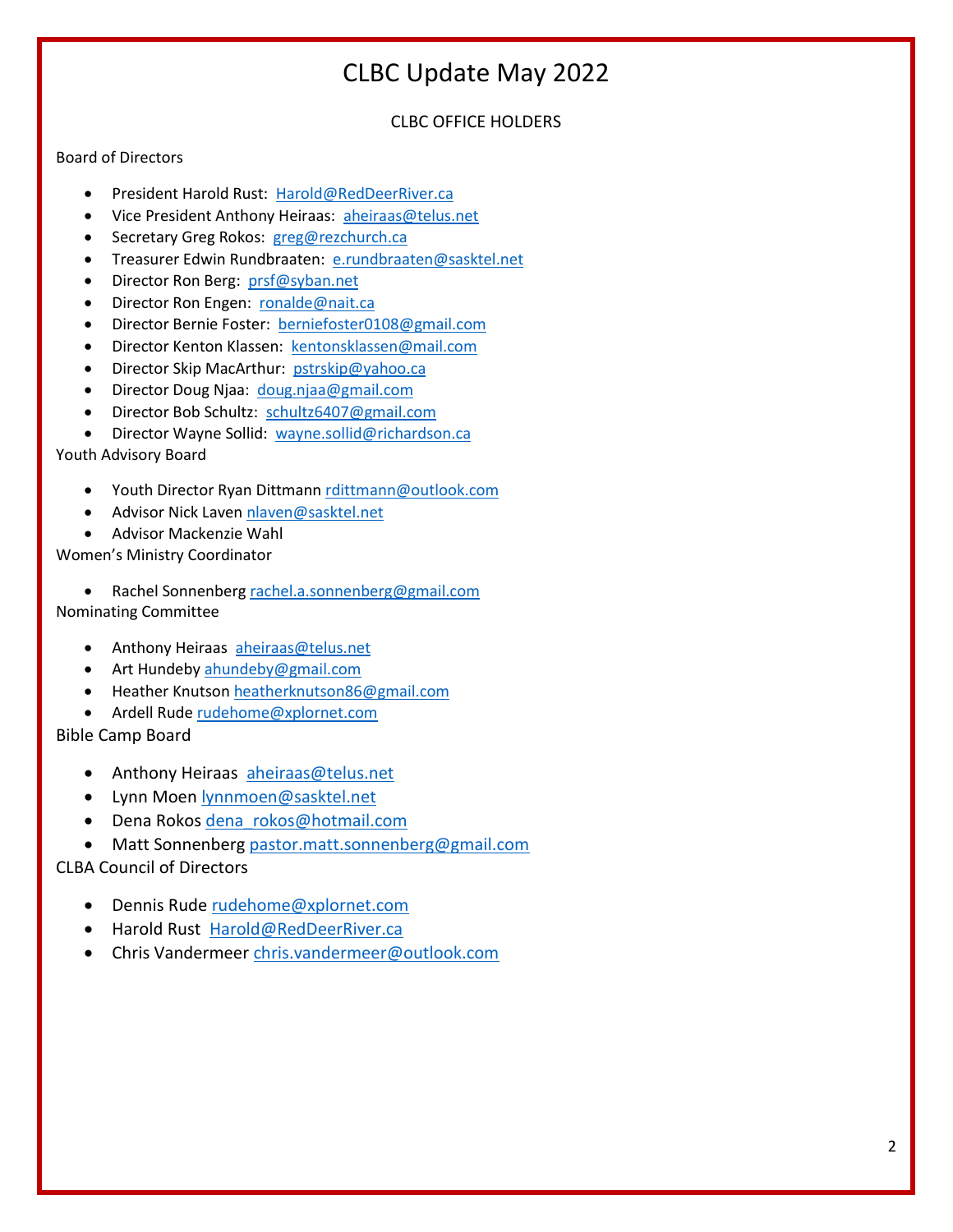## Women's Ministry!

My name is Rachel Sonnenberg and this will be my first year taking over the role for coordinating the Women's Ministry for the CLBC. I'm married to Matt (who is the Pastor at Grace Lutheran Brethren Church in Okotoks) and we have 3 daughters Edith (6), Greta (4), and Linnea (almost 2). Although I have a Master's degree in Marriage & Family Therapy and Community Counselling, I currently am a stay-at-home Mama and teacher of our "Sunny Mountain Home-School." Women's Ministry has always been a part of my adult journey and I'm humbled, and excited about getting to play a role in serving our church body in helping to coordinate women's ministry. I am passionate about coming alongside other women in helping them understand that Jesus' life, death and resurrection is for them now in the mess and darkness of their sin; "But God demonstrates his own love for us in this: While we were still sinners, Christ died for us" (Romans 5:8), women don't have to do or be anything else to have access to the grace in Christ that was lovingly given for them. Two areas of the Women's Ministry I think are important (1) making sure as women we're in the Word. (2) Fellowship, connections, mentoring and discipleship. And (3) I'm also very passionate about women embracing their God given femininity, and to take joy in the fact that God made them women who play a beautiful role this side of eternity. This year we had a Women's Lunch during the 2022 AGM at a local restaurant which was a wonderful time for fellowship. We are also going to try a women's fellowship time at the CLBC Family Camp 2022. And the Pastor Wives Retreat is scheduled to take place October 27-29 2022 at Cypress Hills Interprovincial Park. There are not currently any other events scheduled but If we add a women's event, we will be sure to let you know as soon as we can! Thank you so much for allowing me the privilege to serve alongside our women in the days ahead. I am hopeful we can find creative ways to gather and encourage one another together as women of the CLBC more often. **"**He died for us so that, whether we are awake or asleep, we may live together with him. Therefore encourage one another and build each other up, just as in fact you are doing" 1 Thessalonians 5:11. If you have thoughts, ideas, questions, or are already involved in women's ministry at your church feel free to get in touch with me!

Blessings in Christ,

Rachel Sonnenberg

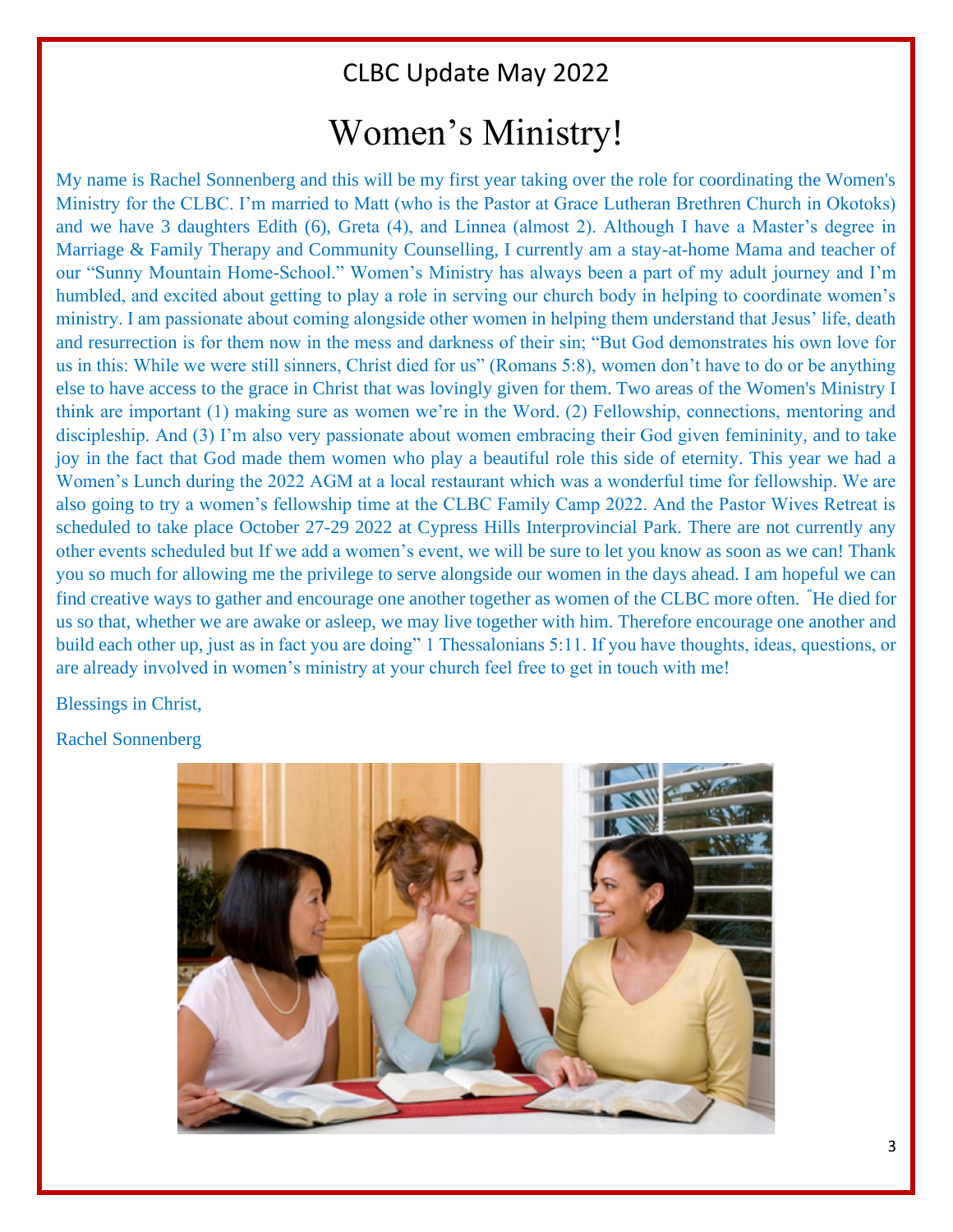### News From Christ Alone Lutheran Brethren Church, Birch Hills, SK



Pastor Clint and Heather Knutson

The first thing I should comment on, because it is long overdue, is that Birch Hills Community Church went through a name change, a year or two ago. We are now Christ Alone Lutheran Brethren. It coincided with several changes that have occurred for us. We were given the Lutheran Church building in Birch Hills; we also sold the Youth Centre. During those changes we decided to change our name to better reflect our identity and theology, and to distinguish us in our new situation. As a result, we settled on Christ Alone LB.

I have accepted a call to our Lutheran Brethren Seminary as professor of systematic theology. It is obviously a big change for us, and requires a big move, so as you think of it, please pray for our family. I begin that position in August 2022, with a light teaching load as I finish my PhD work. I enter that position humbled by the opportunity, but also encouraged to grow in, and pass on, the gifts we have received in God's word.

To accept that call was hard. Christ Alone LB and Saron Lutheran were my first call. I have served them seven years. A lot happens in seven years, yet it also feels like it has been a blur. I can't thank the churches enough. I pray for the new minister, whoever God calls, and I know he will be blessed serving here. One of the better gifts I have been given by these churches is the chance to go to school while serving. I have been in school five of the seven years I have served here. That is no small sacrifice on their part, and again I can't thank them enough. Please also pray for the call committee as they search for their next pastor.

The CLBC was not the church I was raised in, but it very quickly became my church home. As I think of my years in the CLBC, and the years ahead, I am reminded of the words in Hebrews, "Let us hold unswervingly to the hope we profess, for he who promised is faithful" (Hebrews 10:23). Pastor Clint Knutson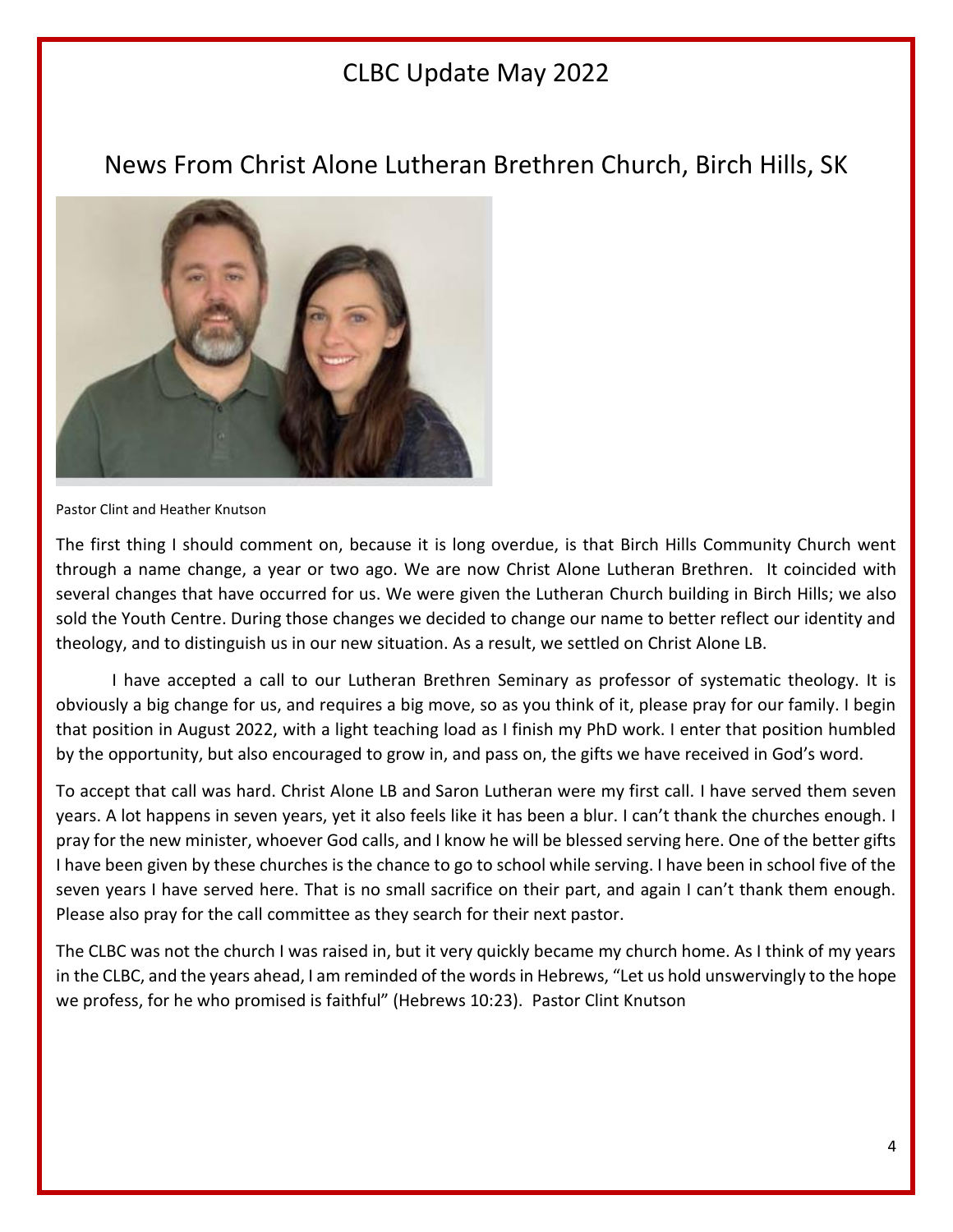## Budget Update

|                           | Received as of |             |
|---------------------------|----------------|-------------|
|                           | April 30, 2022 | Budget 2022 |
| <b>General Ministries</b> | 16,782.34      | 55,000.00   |
| <b>World Missions</b>     | 15,627.36      | 40,000.00   |
| Missions in Canada        | 54,721.97      | 150,000.00  |
| L.B. Seminary             | 7,683.80       | 15,000.00   |
| <b>Youth Ministries</b>   | 2,891.00       | 7,000.00    |
| Scholarships              | 125.00         | 11,000.00   |
| <b>Bible Camp</b>         | 0.00           | 1,000.00    |
| Sub Total                 | 97,831.47      | 279,000.00  |
| Chad Well Project         | 400.00         |             |

Total 98,231.47

Please consider how you might contribute so we can meet our budget commitments. Give through your local congregation, online at [www.lbcanada.org](http://www.lbcanada.org/)

Thank you for your faithful, sacrificial, and vital giving!

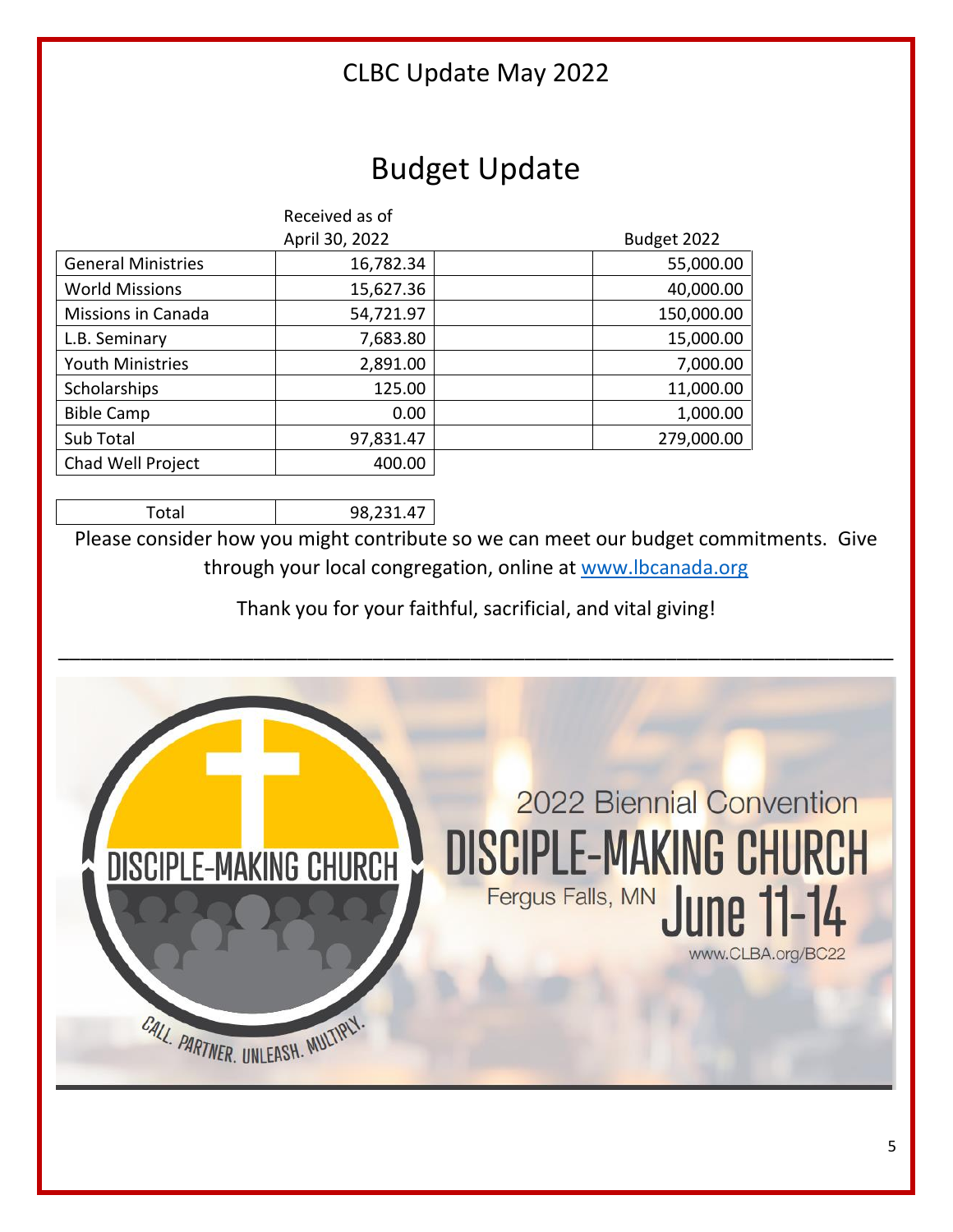Let's Go Camping Together!!



## These kids are thumbs up for the 2022 CLBC Family Camping Event!!

It happens June 29-July 3 at Deer Valley Meadows Camp near Alix, AB! There's something for EVERYONE, including a Kid's Adventure program and a special component just for YOUTH! Registration information has been sent to every church or check the website [www.lbcanada.org](http://www.lbcanada.org/) See you there!!

# Edwin Rundbraaten and Pastor Jonathan Overland Honoured at Annual Convention

Edwin Rundbraaten was honoured at the 2022 CLBC Annual Convention for his service to the Lord and the CLBC as Treasurer for over 45 years! And Pastor Jonathan Overland was honoured for serving 14 years as President of the CLBC and all-together for over thirty five years on various boards of the CLBC including the Board of Directors! We thank you, men, for your faithful service to Lord and his Church! "Your labour in the Lord is not in vain!" 1 Cor. 15:58. Edwin Rundbraaten announced his intention to step down as Treasurer this year, but a successor was not able to be found so he consented to serve for one more year. IF YOU or someone you know has gifts and abilities in finance and accounting, please contact one of the BoD members.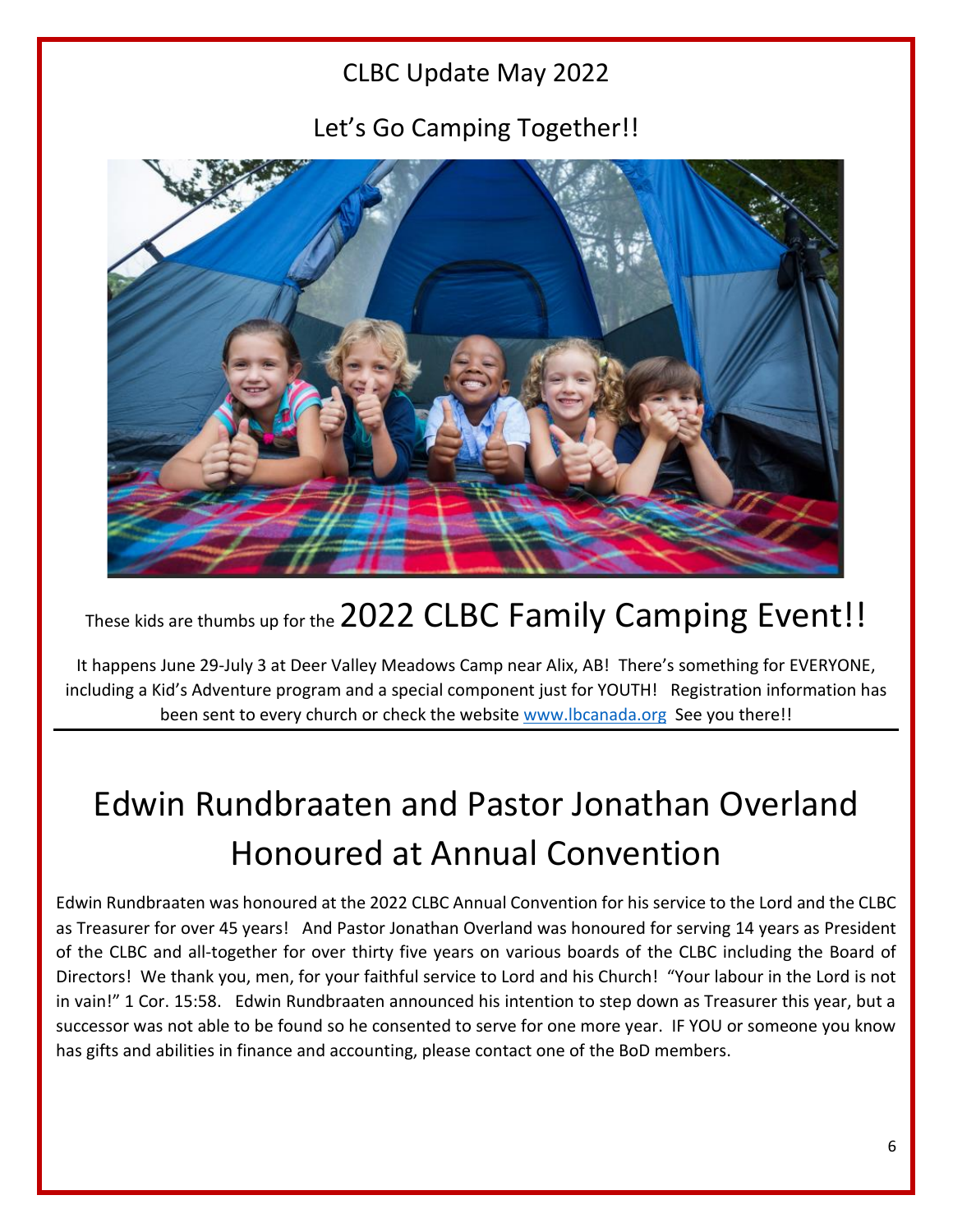

Is God calling you to preach his Word? Lutheran Brethren Seminary is a unique place where men and women are trained to bring God's gospel to the nations. Pastors are needed! Missionaries are needed!



### Peace Lutheran Calgary to Celebrate 45 Years!

You are cordially invited to join the Peace Lutheran congregation as it celebrates 45 years of ministry in south Calgary. The celebration is planned in conjunction with the congregation's annual fall supper on Saturday, November 5<sup>th</sup> with a special worship service planned for Sunday, November 6<sup>th</sup>! More information to come!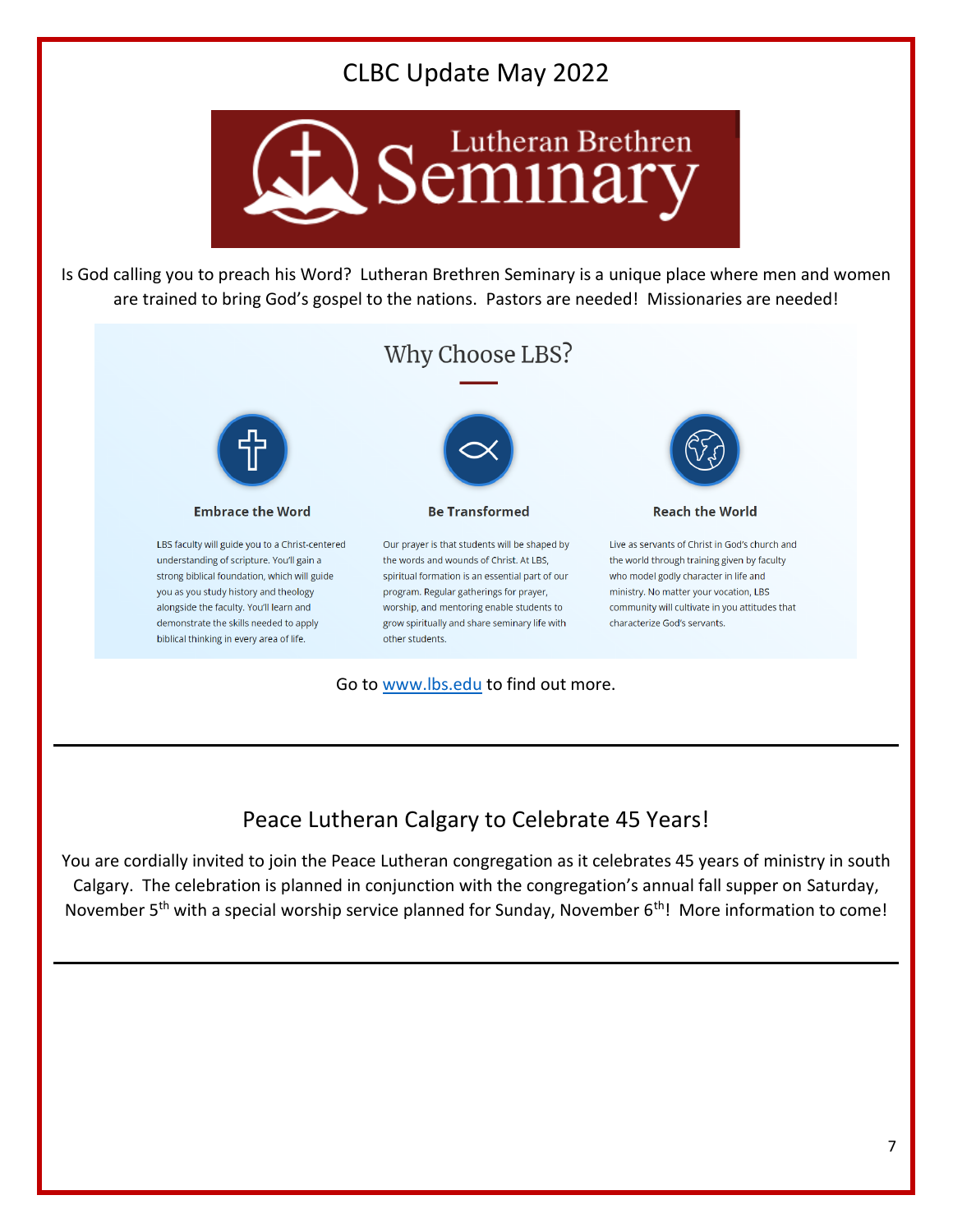## **2022 CLBC Annual Convention**

Many members of the CLBC family gathered at Resurrection LB Church in Camrose on the weekend of April 8- 10 for the CLBC Annual Convention. A beautiful time of worship, fellowship and business was enjoyed by all! Our speaker was Pastor Clint Knutson. The theme was "The Body of Christ: 1st Corinthians Speaks to Our Digital Age." The convention began with a worship service on Friday evening. On Saturday, two morning teaching times were followed by the annual general meeting in the afternoon. Among other business, Pastor Harold Rust was elected as the new President of the CLBC! After the meeting, Dr. David Veum, President of LB Seminary, led the delegation in a brief installation service for those newly elected to positions of leadership in the CLBC. Throughout the weekend we received encouraging reports and prayer requests from each of our churches. We joyfully acknowledged the new constitution of Grace and Truth Lutheran Brethren Church, Calgary which was recently approved by the Theological Council of the CLBA. We also rejoiced in the growth reported in our two church plants: The River in Red Deer and Isaiah Fellowship in Regina! Continue to pray for these new congregations! On Saturday evening a delicious banquet was enjoyed by all and a greeting and message were brought by Dr. Veum. The convention concluded on Sunday morning with worship together with the Resurrection congregation. Thanks to Resurrection LB for a beautiful job hosting the convention! Plan on attending next year's annual convention! You'll love it! Date and location are yet to be decided.

# CLBC YOUTH!

End of Summer Youth Retreat!

Mark your calendars for August 31-September 3!

Contact your Youth Leader for more info or CLBC Youth Director Ryan Dittmann [rdittmann@outlook.com](mailto:rdittmann@outlook.com)